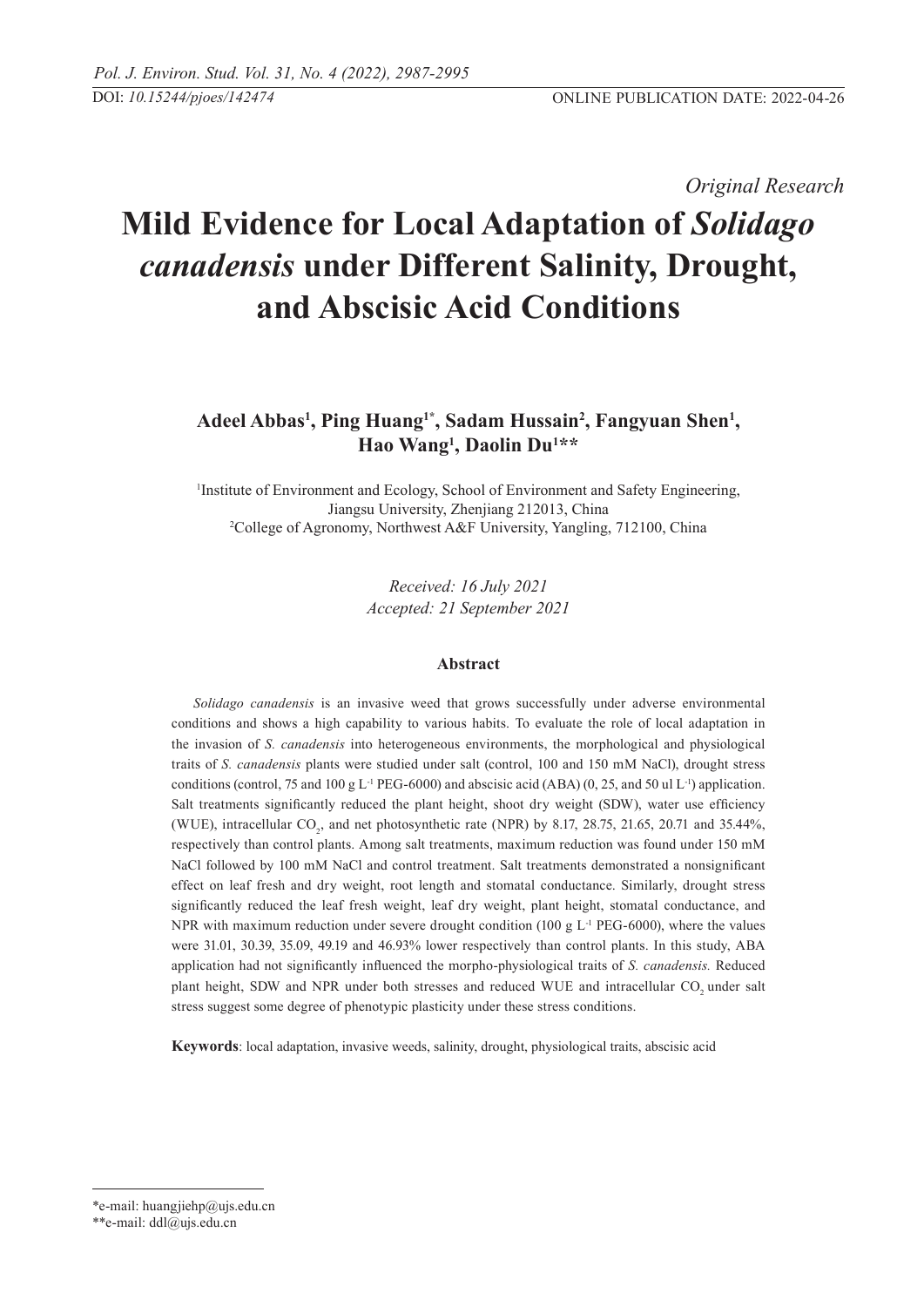### **Introduction**

Invasive weeds species are considered as a serious threat and danger to biodiversity in habitat destruction and a primary hotspot in environment and ecology studies [1]. Introducing alien and new plants into a novel region encounters biotic and abiotic stresses that may ascertain their invasion process [2]. It is well reported and documented in previous studies that invasive weeds have strong adaptation ability to different environmental fluctuations as compared with their natives' species [3, 4]; still, there is no adequate study which provides any evidence regarding the equal ability of native and invasive weeds against different biotic and abiotic stresses [5]. Moreover, it remains unclear how invasive weeds adapt quickly under variable environmental conditions [6, 7].

Plants are sessile in nature and show friction in their life cycle. They are subjected to perform better and have strong selection and adaptation abilities against local environmental conditions [8]; these local adaptations promote extensive dissemination and productive occupation of different habitats [9]. Someway geographical distribution and variation lead to different adaptational processes to the local environment and play a vital role in developing functional traits against various abiotic stresses [10, 11]. Overall, local adaptation is considered as well verified invasive weed mechanism to enhance invasiveness [12], leading plants to adapt against different biotic and abiotic stresses [12]. In other words, phenotypic can produce phenotypes against different environmental variation responses [14] and contribute to the success of invasive plants by permitting fitness across the habitats range and playing a vital role in the successful formation under different and new environmental conditions [13]. A fundamental and prominent issue in invasive plant dominancy is to determine the importance of phenotypic plasticity and local adaptation in invasive plants' success to different environmental fluctuations throughout the distribution process [14]. However, ambiguous conclusions indicate the importance of this factor dependence of different plant species, including their different physiological and molecular characteristics [15]. That is why more attention and contribution are needed to invasive plants to explore their invasion process and success against different abiotic stresses [16].

Among abiotic stress, salinity and drought stress determine how colonization, and high salinity can affect plant growth and the development process [17]. It is reported in many studies that salinity causes many disorders in plants at morpho-physiological, biochemical, and molecular levels. It inhibits plant growth by reducing water uptake, ionic imbalance by increasing toxicity level [18-20]. However, salinity effects on plant growth depending on salt types and concentrations [21]. High salinity effects and decreases photosynthesis rate and other morpho-physiological traits (plant height, number of leaves, root length

and dry weight biomass, etc.) [22]. In contrast, low salinity accelerates plant growth and development [23]. In salt tolerant plant species, local adaptations contribute strongly and play a vital role in the invasion process and success [24,25]. Salinity stresses enhance *Spartina alterniflora* (native) replacement by *Phragmites australis* (invasive) [26]; on the other hand, salinity stress decreases *Salicornia subterminalis*  replacement by *Polypogon monspeliensis* invasion [27]. To understand the response against salinity stress, plants show the potential for colonization, physiological changes, and different management strategies provides references in invasion studies [28]. Monitoring changes in chlorophyll fluorescence and photosynthesis rate under drought stress provides a signal to the distribution of *Chromolaena odorata.* Plants' responses to salinity and drought are varied for morphological and physiological traits [29]. Moreover, it is commonly known that abscisic acid (ABA) is a crucial regulator during a plant's response to stresses, and tolerant weeds accumulate ABA faster than sensitive ones [30]. ABA also reported to play an essential role in maintaining plant growth under different stress conditions [31].

*Solidago canadensis* L., a forb belonging to the *Asteraceae* family, can form aboveground clonal shoots from persistent belowground rhizomes [32]. Initially, *S. canadensis* was introduced as ornamental plant, but later it was changed into wild and become abundant across China [33]. Based on growth chamber and greenhouse experiments, *S. canadensis* evolved rapidly in different regions and was reported have the ability to perform better against various abiotic stresses [34]. However, it is still reported that individual plasticity without local adaptation plays an essential role in *S. canadensis* response against different abiotic stresses [35]. *S. canadensis* also showed salinity tolerance and invaded sandy loam soil significantly in the coastal areas of East China [36]. Concerning different abiotic stresses (salinity and drought) and ABA different concentration levels, we assumed that local adaptation might play a critical role in the invasion process against different salinity and droughty conditions. We conducted a greenhouse experiment with replicate cuttings of *S. canadensis* with the following questions: (1) are drought and salinity stress affect the performance of *S. canadensis*? (2) Do *S. canadensis* perform better under high levels of salt and drought than low levels? (3) How does *S. canadensis* react against ABA application?

# **Experimentation and Treatments Implementation**

The experiment was performed under greenhouse conditions at Jiangsu University, Jiangsu (32.20°N, 119.45°E), China, where the temperature of  $25 \pm 5$ °C during the day, 18±2ºC during the night, and 70% relative humidity were maintained throughout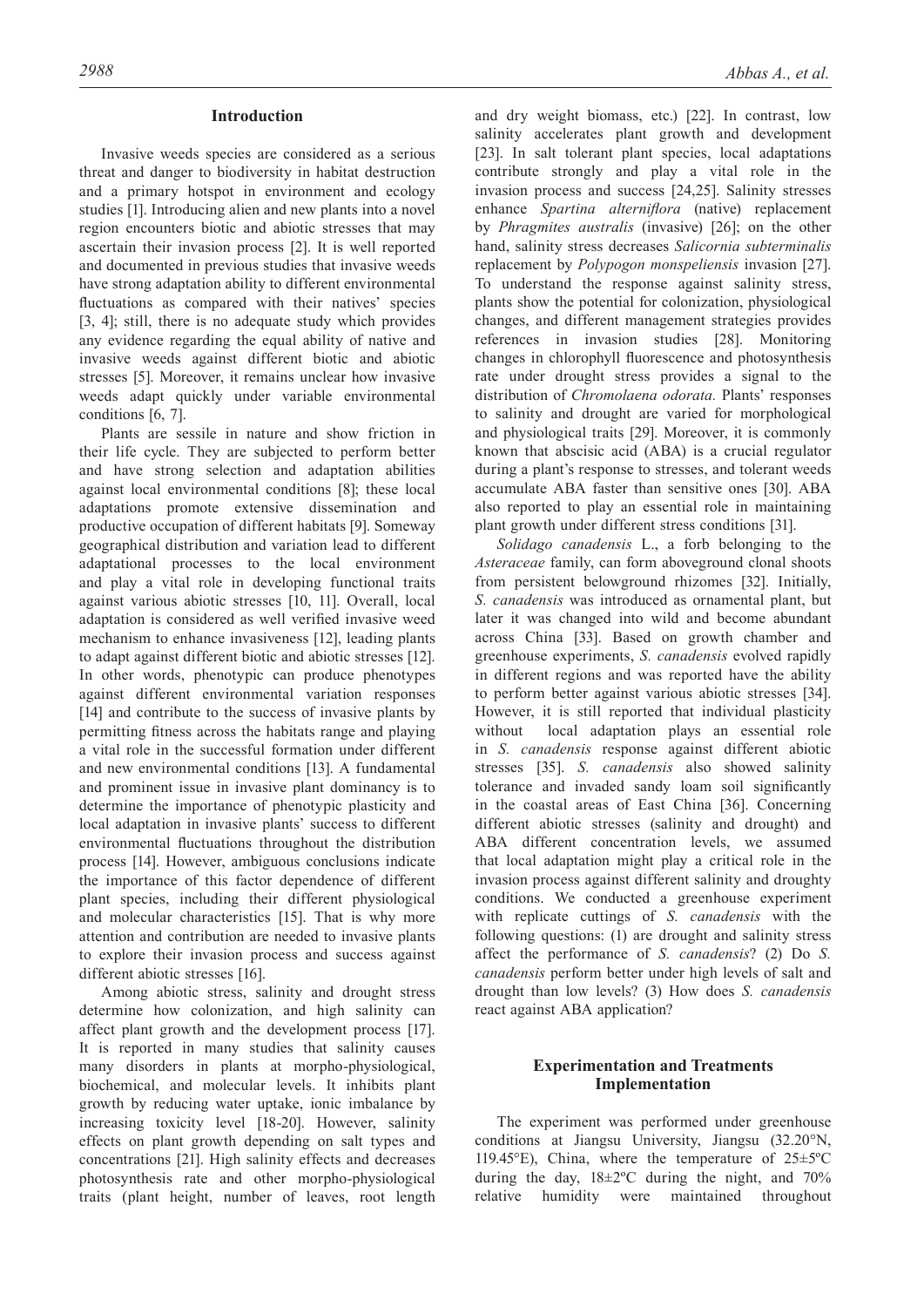the experimental period. In the winter of 2019, *S. canadensis* seeds were collected from the roadside of Zhenjiang, Jiangsu province, China. No specific permissions were required for these locations. Initially, *S. canadensis* seeds were sown in seedling tray with sand, and 14 days old seedlings were used for further experiments. For salinity stress and ABA application, seedlings were transferred into pots (with 10 cm height, outer- and inner diameter of 13 and 6 cm, respectively) and to hydroponic culture for drought experiment. When these seedlings were fully established in pots and hydroponic culture, salinity, drought, and ABA application started. For salinity stress and ABA experiments, a total of 72 pots for each experiment were filled with well-sieved sandy soil. The physical and chemical properties of the soil used for pot filling are given in Table 1. For the drought experiment, seedlings with fully expanded leaves were cultivated in hydroponic culture with Hoagland nutrient solution [37]. After seven days of transplanting, drought treatments were imposed as control (no drought), 75 and 100 g  $L^{-1}$  PEG (6000). The nutrient solution was continuously aerated throughout the experimentation. In the salinity experiment, the treatments were included on control (no-salt application), 100 and 150 mM NaCl. Abscisic acid treatments were included on a control (no-ABA application), 25 ul  $L^{-1}$  and 50 ul  $L^{-1}$ . The study was laid out in a completely randomized design (CRD) with factorial arrangements, and there were a total of twelve replications.

# **Data Recording**

#### Morphological and Chlorophyll Data

From each treatment, six plants were selected for the measurements of growth and physiological parameters. Plant height (PH) was measured using a ruler. The fresh and dry weights of plant above ground (stem and leaf) and below ground (root) biomass of each individual was measured separately. For dry weight, samples were oven dried at 72ºC for 48 h and weighing the samples by using a weighing balance. A portable plant chlorophyll meter (Oakoch, OK-Y104, China) was used to measure the stomatal conductance, net photosynthesis rate, water

Table 1. Physical and chemical characteristics of sandy soil used for pot filling.

| Soil parameter                         | Sandy soil |
|----------------------------------------|------------|
| pH                                     | 6.60       |
| Organic matter $\%$                    | 0.34       |
| Total nutrient %                       | 0.98       |
| Water content %                        | 15         |
| Electrical conductivity $Ds \, m^{-1}$ | 12         |

use efficiency, and intercellular CO<sub>2</sub>. Young leaves were preferably selected for evaluating the photosynthetic attributes. All data were recorded during full sunshine at 9:30-11:30 a.m. The following settings were noted on the chlorophyll meter during data collection: active photosynthetic radiation (PAR) of 800  $\mu$ mol m<sup>-2</sup> s<sup>-1</sup> (i.e. at light saturation), leaf temperature of 28ºC, and  $CO<sub>2</sub>$  concentration of 500 µmol mol<sup>-1</sup>.

#### Statistical Analysis

Data analysis was performed statistically with SPSS-17 software (SPSS, IL, USA). Before further analysis, assumptions of parametric statistics were tested to verify the normality and homogeneity of variance using the Shapiro-Wilk normality test and Levene's test. One-way analysis of variance (ANOVA) technique with t-test (at  $P<0.05$ ) was used to examine the impact of different salinity levels, drought, and abscisic acid on the growth and physiological traits of *S*. *canadensis*.

#### **Results**

# Effect of Salinity on Growth and Physiological Traits

Salt treatments had a significant effect on plant height (Fig. 1d),  $p = 0.01$ ), seedling dry weight (Fig. 1e),  $p = 0.001$ ), water use efficiency (Fig. 1f),  $p = 0.01$ ), intracellular CO<sub>2</sub> (Fig. 1h),  $p = 0.001$ ), and net photosynthetic rate (Fig. 1i),  $p = 0.001$ ); however, it had no significant effect on the leaves fresh weight (Fig. 1a),  $p = 0.784$ ), leaves dry weight (Fig. 1b),  $p = 0.791$ , root length (Fig. 1c),  $p = 0.116$ ) and stomatal conductance (Fig. 1g),  $p = 0.059$ ) in *S. canadensis.* Salt treatments significantly reduced the plant height by 5.48 and 18.17%, seedling dry weight by 19.03 and 28.75%, water use efficiency by 22.81 and 21.65%, intracellular  $CO_2$  by 4.48 and 20.71%, and net photosynthetic rate by 13.54 and 35.44% respectively under moderate (100 mM NaCl) and severe salinity (150 mM NaCl) stress than control plants.

# Effect of Drought Stress on Growth and Physiological Traits

Drought stress had a significant effect on leaves fresh weight (Fig. 2a)  $p = 0.001$ ), leaves dry weight (Fig. 2b), *p* = 0.001), plant height (Fig. 2d), *p* = 0.001), stomatal conductance (Fig. 2h),  $p = 0.001$ ) and net photosynthetic rate (Fig. 2i),  $p = 0.001$ ); however, it had no significant effect on the root length (Fig. 2c),  $p = 0.264$ , seedling dry weight (Fig. 2e,  $p = 0.350$ ), water use efficiency (Fig. 2f),  $p = 0.131$ ), and intracellular  $CO<sub>2</sub>$  (Fig. 2g),  $p = 0.504$ ) in *S. canadensis*. Drought treatments significantly reduced the leaves fresh weight, leaves dry weight, plant height, stomatal conductance,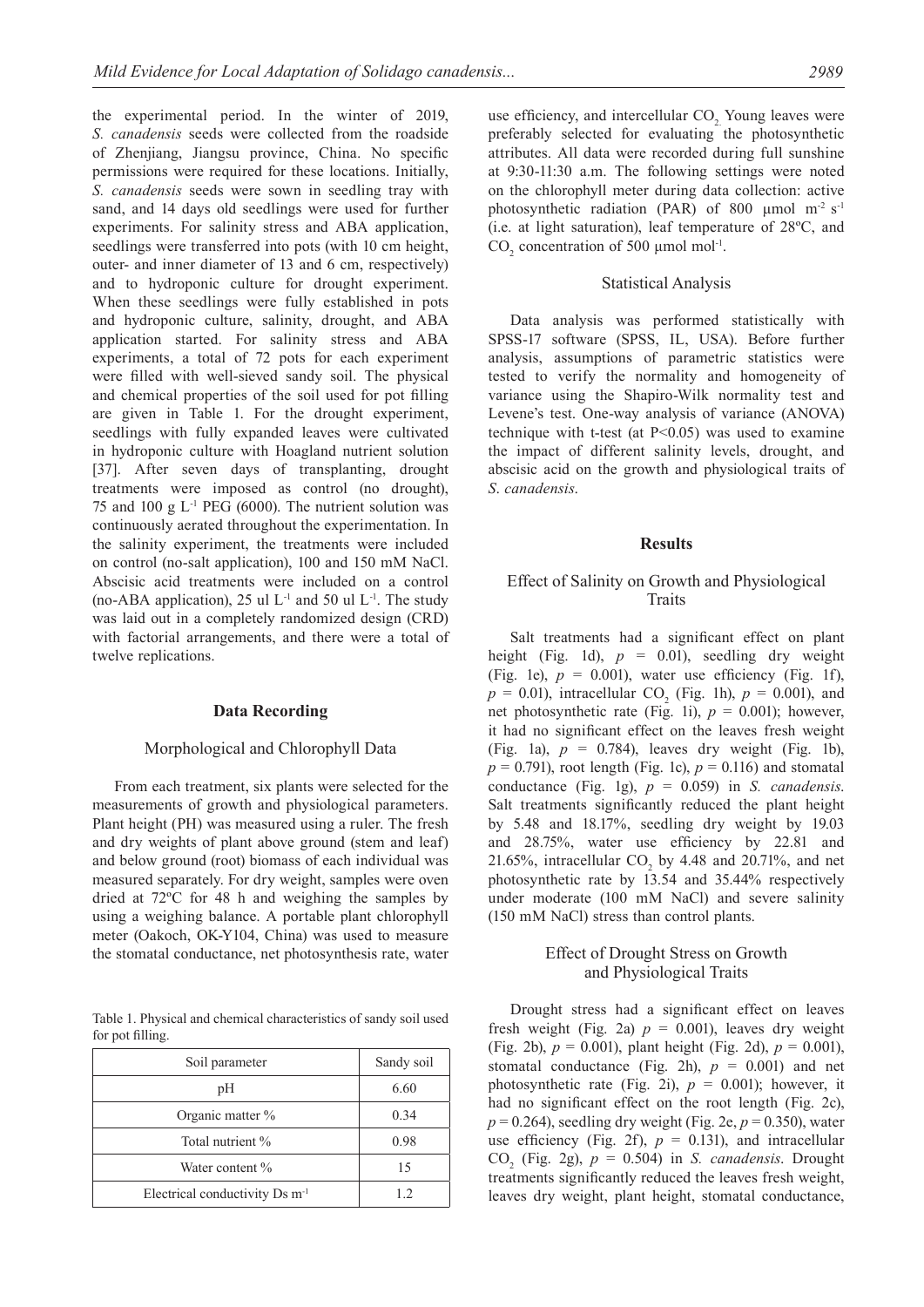

Fig. 1. Leaves fresh a) and dry weights b), root length c), plant height d), seedling dry weight e), water use efficiency f), stomatal conductance g), intracellular CO<sub>2</sub> h), and net photosynthetic rate i) in *S. canadensis* plants exposed to salt treatments. The data are presented as the means $\pm$ SE, n = 12. Similar letters above bars indicate no significant differences among treatments at ( $p$ <0.05).

and net photosynthetic rate with maximum decrease under severe drought stress, where the value was 31.01%, 30.39%, 35.09%, 49.19%, and 46.93% lower respectively than control plants (no drought application).

# Effect of Abscisic Acid Application on Growth and Physiological Traits

Abscisic acid application had no significant influence on the leaves fresh weight (Fig. 3a),  $p = 0.217$ ), leaves dry weight (Fig. 3b),  $p = 0.216$ ), root length (Fig. 3c), *p* = 0.778), plant height (Fig. 3d), *p* = 0.952), seedling dry weight (Fig. 3e),  $p = 0.847$ ), water use efficiency (Fig. 3f),  $p = 0.119$ ), intracellular CO<sub>2</sub> (Fig. 3h),  $p = 0.888$ , stomatal conductance (Fig. 3g,  $p = 0.270$ ) and net photosynthetic rate (Fig. 3i),  $p = 0.190$ ) in *S. canadensis*.

# **Discussion**

Previous studies have reported a detrimental effect of drought and salt stress on plants, especially affecting the growth and physiological traits [4, 38, 39]. In a recent study, Li et al. [5] reported that salt stress significantly affected different physiological traits (number of leaves, plant height, the root, shoot, and total biomass), net photosynthetic rate, stomatal conductance,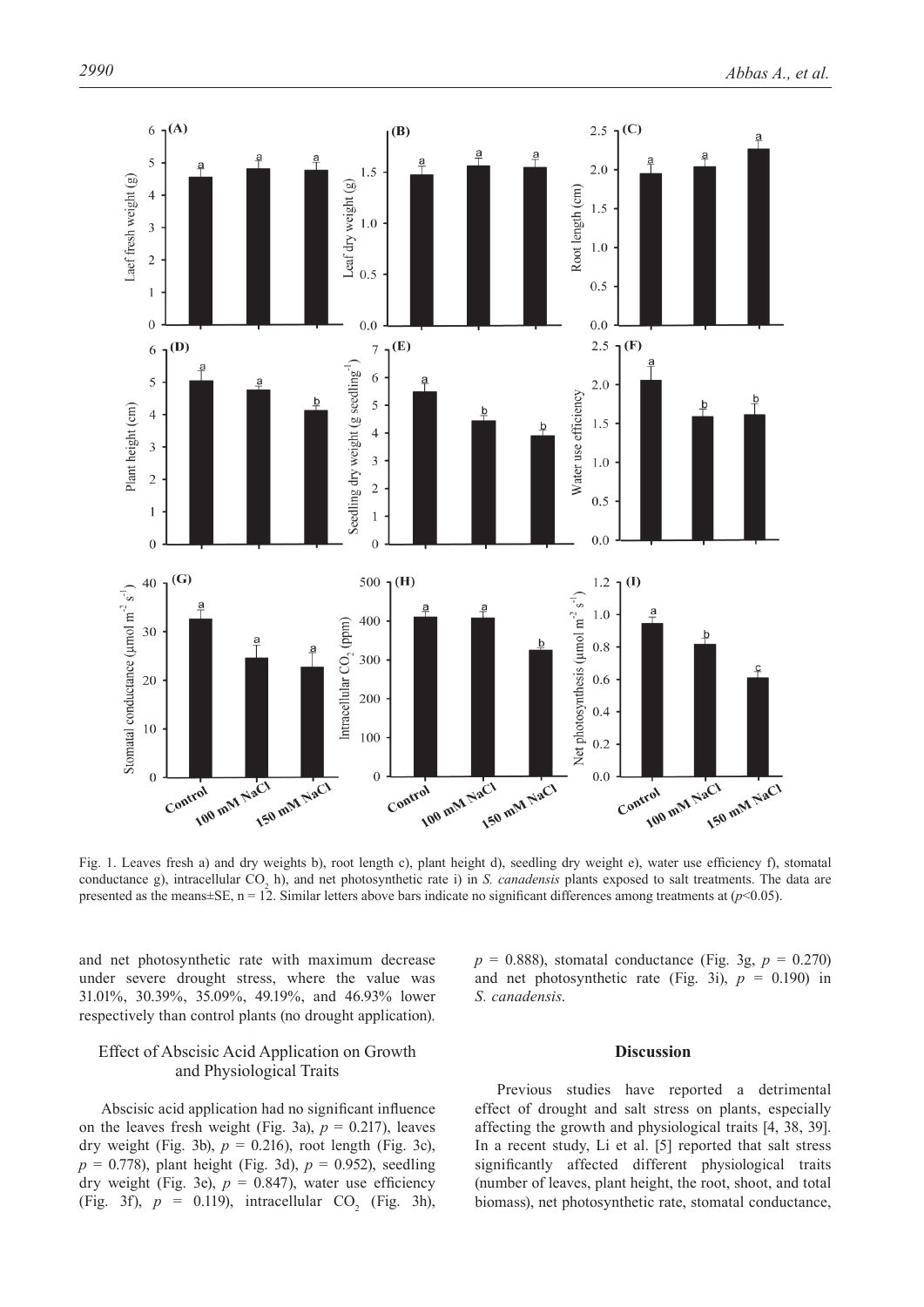

Fig. 2. Leaves fresh a) and dry weights b), root length c), plant height d), seedling dry weight e), water use efficiency f), intracellular CO<sub>2</sub> g), stomatal conductance h), and net photosynthetic rate i) in *S. canadensis* plants exposed to drought stress. The data are presented as the means $\pm$ SE, n = 12. Similar letters above bars indicate no significant differences among treatments at (P<0.05).

transpiration rate, and relative chlorophyll content of *S*. *canadensis* under greenhouse experiment. Similarly, in this study, we found that salinity treatments have a detrimental effect on the plant height, seedling dry weight, water use efficiency, and physiological traits, including net photosynthesis rates and intracellular CO<sub>2</sub> concentrations in *S. canadensis.* These results suggest that different salinity treatments significantly affect plant growth and developmental characteristics and suggesting that *S*. *canadensis* shows a mild local adaptation to salt stress in China. These findings are consistent with Li et al. [5], where the authors have reported a lack of evidence for local adaptation of *S*. *canadensis* to different salinity stress levels in China. However, inconsistent with our results, various studies have documented that invasive plant species have a more remarkable ability to adapt the heterogeneous environments [40, 41].

Furthermore, in our study, drought treatments also influenced *S*. *canadensis* growth and physiological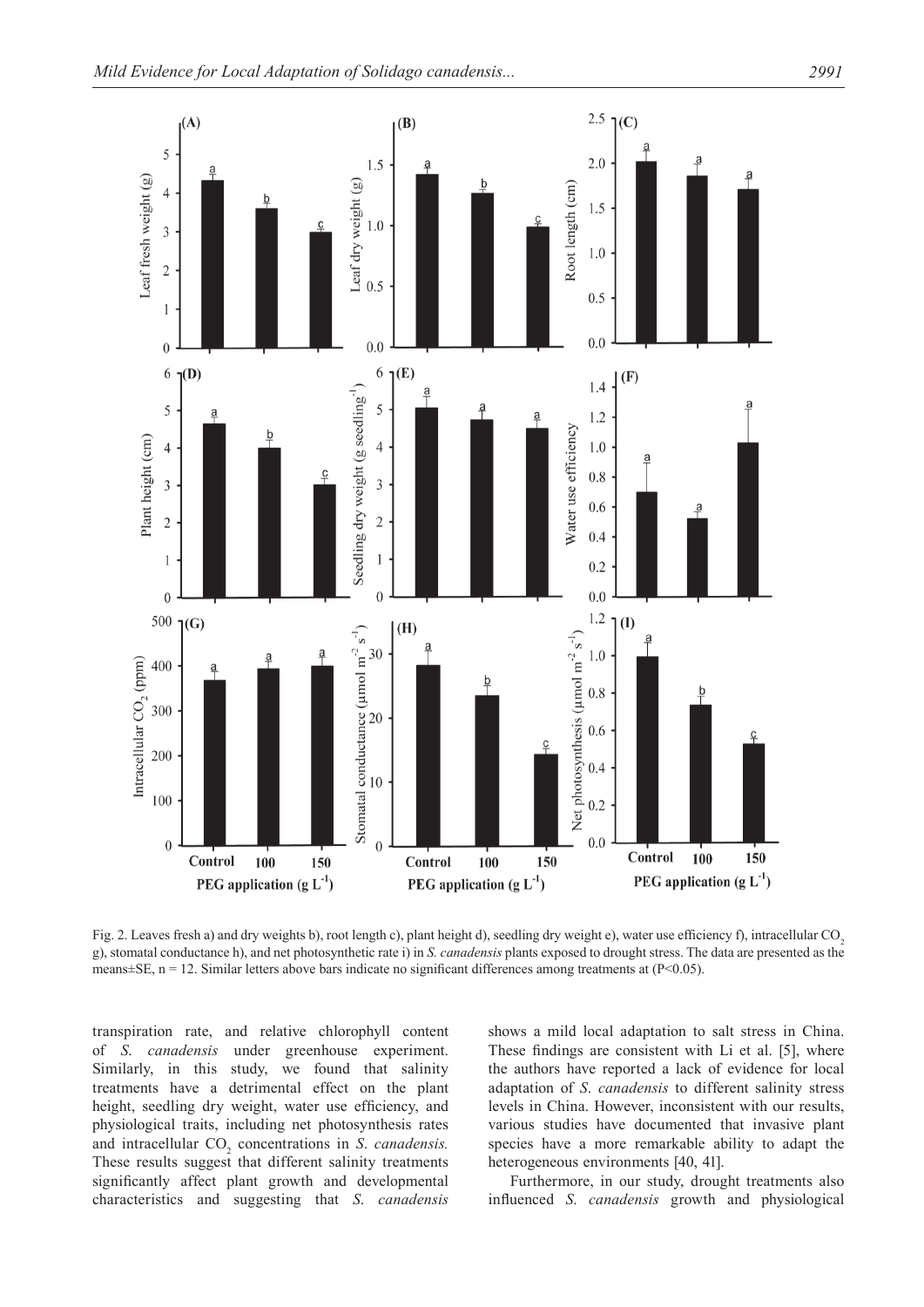

Fig. 3. Influence of abscisic acid (ABA) application on the leaves fresh a) and dry weights b), root length c), plant height d), seedling dry weigh e), water use efficiency f), stomatal conductance g), intracellular CO<sub>2</sub> h), and net photosynthetic rate i) in *S. canadensis* plants. The data are presented as the means  $c\pm SE$ , n = 12. Similar letters above bars indicate no significant differences among treatments at ( $p$ <0.05).

traits*,* suggesting lower adaptability to drought conditions. These findings are consistent with previous results of Du et al. [42], where the authors have reported that drought stress significantly reduced the growth, and physiological traits, including photosynthesis rates of invasive plants. Inconsistent with our results, the deleterious effect of environmental stresses on the performance of *S*. *canadensis* was also reported in previous studies [43, 44]. Plasticity contributes to the successful adaptation of invasive species to heterogeneous environments [10, 45, 46]. Furthermore, local adaptation also plays a central role in biological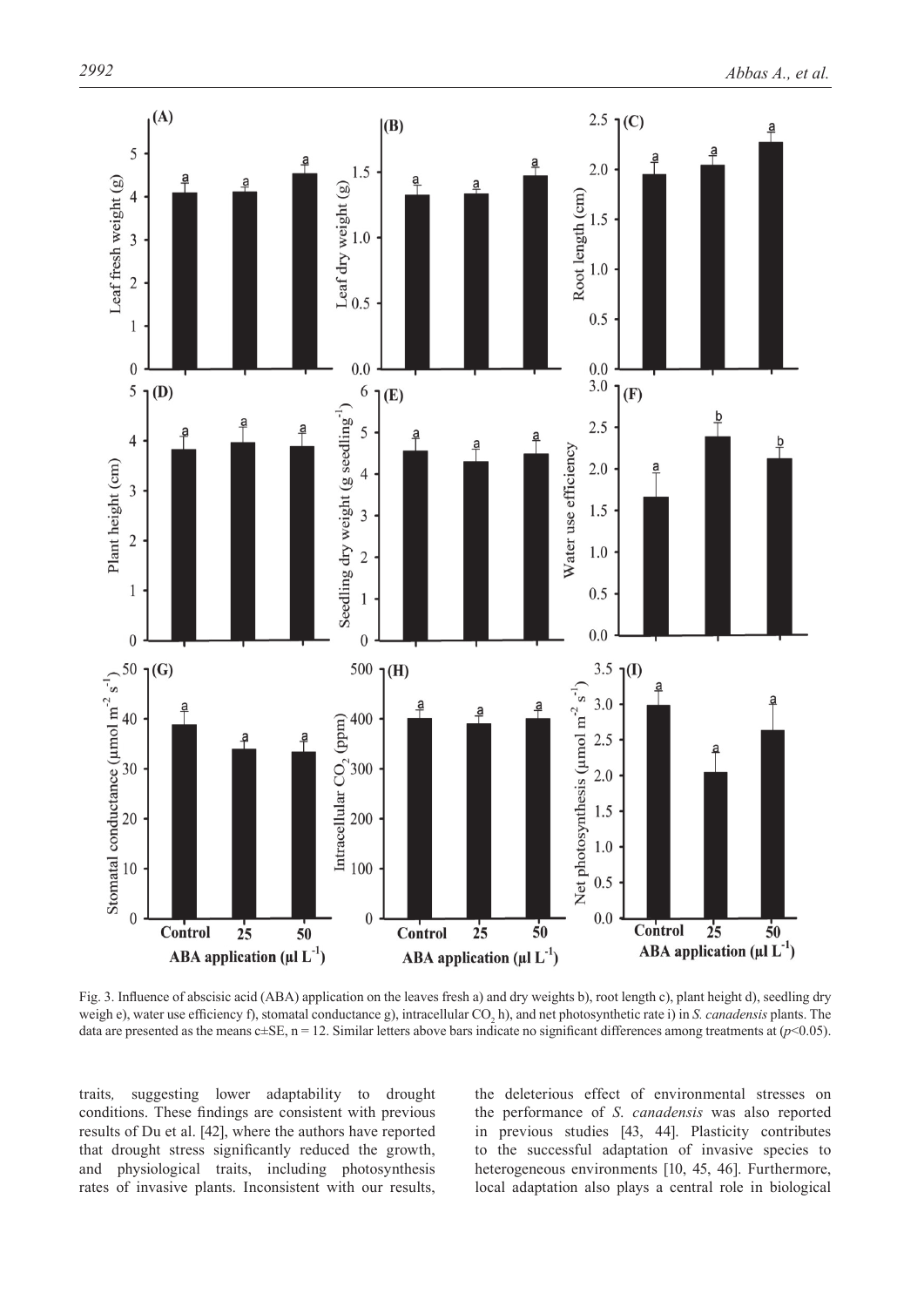invasion and contributes to a wide distribution across diverse habitats [9, 47]. In this study, salinity and drought stresses significantly reduced the performance of *S*. *canadensis*, suggesting a mild local adaptation to these stresses. These findings are inconsistent with previously published studies, where the authors have reported a shred of solid evidence for local adaptation of invasive plants [5, 9]. In a recent study, Jin et al. [48] reported a partial local adaptation in *S. canadensis* to a low salinity level. Working with invasive *Wedelia trilobat*, adopt local adaptation occurred in light conditions [14]. Similarly, *Senecio inaequidens* also reported the local adaptation of species on a small scale [14]. Under adequate water supply, physiological traits, including high photosynthetic rates, significantly contribute to the success and spread of *Chromolaena odorata* [49].

Our results also indicated that salinity treatments reduced the plant height, seedling dry weight, water use efficiency, intracellular CO<sub>2</sub> and net photosynthetic rates in *S. canadensis* plants, suggesting that *S. canadensis* plants exhibit some degree of phenotypic plasticity under salt stress conditions. Similar findings were also reported by Jin et al. [48]; *S. canadensis* seeds exhibit a partial degree of phenotypic plasticity under the saline environment. In another study, there was a no evidence for local adaptation in growth and physiological traits of *Hordeum spontaneum* populations from high saline region of northern China [50]. Plasticity in drought stress significantly contributes to widespread distribution of *Leymus Chinensis* plant to occupy a wide range of environments [51]. Furthermore, drought stress also reduced the plant height, leaves fresh and dry weights, stomatal conductance, and net photosynthetic rate in *S. canadensis* plants, showing a partial degree of phenotypic plasticity (Fig. 2). Overall, these results suggest that *S. canadensis* plants showed a lower local adaptation to salinity and drought stress. The growth and physiological traits have remained significantly affected by these stresses.

In this study, for the first time, we have reported the performance of invasive *S. canadensis* plants under ABA application. In our work, ABA application had no significant influence on the growth measures and physiological traits of *S. canadensis* (Fig. 3). Previously, the study reported that most invasive species' seedling growth is significantly inhibited under ABA application [52]. In contrast to our findings, the improved plant growth under ABA application has been well documented in various published studies [53].

#### **Conclusion**

Salinity and drought treatments showed mild influence on the growth and physiological traits of *S. canadensis*, excluding in leaves fresh and dry weight, root length, and stomatal conductance under salinity stress, and root length, dry seedling weight, water use efficiency, and intracellular CO<sub>2</sub> under drought stress. These findings indicated that local adaptation is less critical than individual plasticity in affecting the growth, physiological traits, salinity, and drought stress response of *S. canadensis*.

#### **Acknowledgments**

This work was supported by the National Natural Science Foundation of China (32071521, 31770446, 31200316), the Priority Academic Program Development of Jiangsu Higher Education Institutions (PAPD), the Jiangsu Collaborative Innovation Centre of Technology and Material of Water Treatment, Study Abroad Scholarship of Jiangsu University, Senior Talent Fund of Jiangsu University (11JDG150).

#### **Conflict of Interest**

The authors declare no conflict of interest.

#### **References**

- 1. MOLLOT G., PANTEL J., ROMANUK T. The effects of invasive species on the decline in species richness: a global meta-analysis. Adv. Ecol. Res. **56**, 61, **2017**.
- 2. SAHA M., WIESE J., WEINBERGER F., WAHL M. Rapid adaptation to controlling new microbial epibionts in the invaded range promotes invasiveness of an exotic seaweed. J. Ecol. **104**, 969, **2016**.
- 3. CHEN D., ALI A., YONG X.H., LIN C.G., NIU X.H., CAI A.M., DONG B.C., ZHOU Z.X., WANG Y.J., YU F.H. A multi-species comparison of selective placement patterns of ramets in invasive alien and native clonal plants to light, soil nutrient and water heterogeneity. Sci. Total Environ. **657**, 1568, **2019**.
- 4. WANG Y.J., MÜLLER-SCHÄRER H., VAN KLEUNEN M., CAI A.M., ZHANG P., YAN R., DONG B.C., YU F.H. Invasive alien plants benefit more from clonal integration in heterogeneous environments than natives. New Phytol. **216**, 1072, **2017**.
- 5. LI J., LIU H., YAN M., DU L. No evidence for local adaptation to salt stress in the existing populations of invasive *Solidago canadensis* in China. PLoS One **12**, e0175252, **2017**.
- 6. ANDERSON J., WAGNER M., RUSHWORTH C., PRASAD K., MITCHELL-OLDS T. The evolution of quantitative traits in complex environments. Heredity **112**, 4, **2014**.
- 7. ODUOR A.M., LEIMU R., VAN KLEUNEN M. Invasive plant species are locally adapted just as frequently and at least as strongly as native plant species. J. Ecol*.* **104**, 957, **2016**.
- 8. WOODS H.A., PINCEBOURDE S., DILLON M.E., TERBLANCHE J.S. Extended phenotypes: buffers or amplifiers of climate change? Trends Ecol. Evol. **2021**.
- 9. COLAUTTI R.I., LAU J.A. Contemporary evolution during invasion: evidence for differentiation, natural selection, and local adaptation. Mol. Ecol. **24**, 1999, **2015**.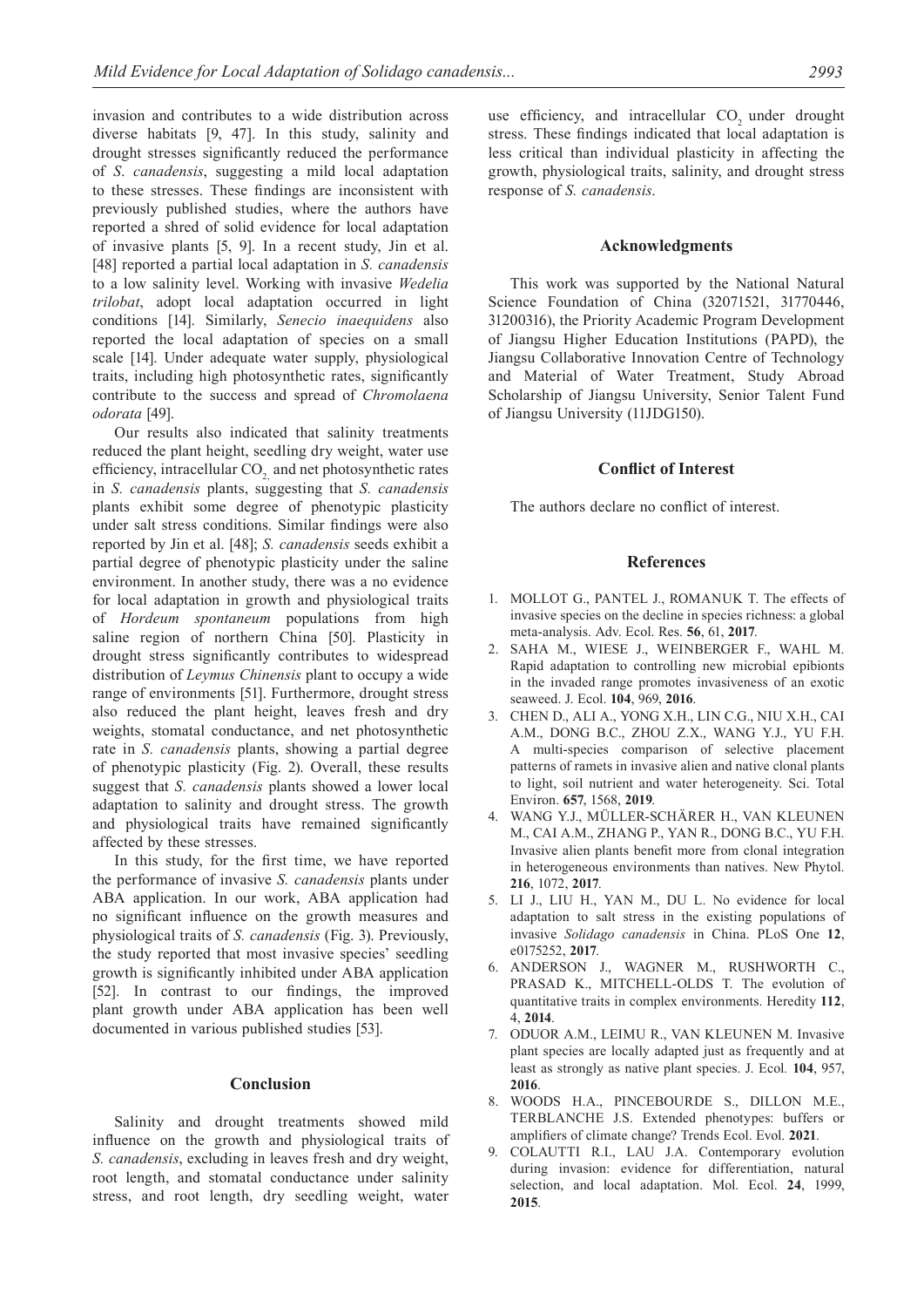- 10. GRATANI L. Plant phenotypic plasticity in response to environmental factors. Adv. Bot. 2014, **2014**.
- 11. MATESANZ S., RAMOS-MUÑOZ M., MONCALVILLO B., RUBIO TESO M., GARCÍA DE DIONISIO S., ROMERO J., IRIONDO J. Plasticity to drought and ecotypic differentiation in populations of a crop wild relative. AoB Plants **12**, plaa006, **2020**.
- 12. LITCHMAN E. Invisible invaders: non-pathogenic invasive microbes in aquatic and terrestrial ecosystems. Ecol. Lett. **13**, 1560, **2010**.
- 13. TE BEEST M., LE ROUX J.J., RICHARDSON D.M., BRYSTING A.K., SUDA J., KUBEŠOVÁ M., PYŠEK P. The more the better? The role of polyploidy in facilitating plant invasions. Ann. Bot. **109**, 19, **2012**.
- 14. SI C.-C., DAI Z.-C., LIN Y., QI S.-S., HUANG P., MIAO S.-L., DU D.-L. Local adaptation and phenotypic plasticity both occurred in Wedelia trilobata invasion across a tropical island. Biol. Invasions **16**, 2323, **2014**.
- 15. REGER J., LIND M.I., ROBINSON M.R., BECKERMAN A.P. Predation drives local adaptation of phenotypic plasticity. Nat. Ecol. Evol. **2**, 100, **2018**.
- 16. SHEN X.-Y., PENG S.-L., CHEN B.-M., PANG J.-X., CHEN L.-Y., XU H.-M., HOU Y.-P. Do higher resource capture ability and utilization efficiency facilitate the successful invasion of native plants? Biol Invasions **13**, 869, **2011**.
- 17. ROUIFED S., BYCZEK C., LAFFRAY D., PIOLA F. Invasive knotweeds are highly tolerant to salt stress. Environ. Manag. **50**, 1027, **2012**.
- 18. CHEN H., JIANG J.-G. Osmotic adjustment and plant adaptation to environmental changes related to drought and salinity. Environ. Rev. **18**, 309, **2010**.
- 19. EVELIN H., DEVI T.S., GUPTA S., KAPOOR R. Mitigation of salinity stress in plants by arbuscular mycorrhizal symbiosis: current understanding and new challenges. Front. Plant Sci. **10**, 470, **2019**.
- 20. FAHAD S., HUSSAIN S., MATLOOB A., KHAN F.A., KHALIQ A., SAUD S., HASSAN S., SHAN D., KHAN F., ULLAH N. Phytohormones and plant responses to salinity stress: a review. Plant Growth Regul. **75**, 391, **2015**.
- 21. SAFDAR H., AMIN A., SHAFIQ Y., ALI A., YASIN R., SHOUKAT A., HUSSAN M.U., SARWAR M.I. A review: Impact of salinity on plant growth. Nat. Sci. **17**, 34, **2019**.
- 22. ÁLVAREZ S., SANCHEZ-BLANCO M. Long-term effect of salinity on plant quality, water relations, photosynthetic parameters and ion distribution in *Callistemon citrinus*. Plant Biol. **16**, 757, **2014**.
- 23. HUSSAIN T., KOYRO H.-W., ZHANG W., LIU X., GUL B., LIU X. Low Salinity Improves Photosynthetic Performance in Panicum antidotale Under Drought Stress. Front. Plant Sci. **11**, 481, **2020**.
- 24. LOWRY D.B., HALL M.C., SALT D.E., WILLIS J.H. Genetic and physiological basis of adaptive salt tolerance divergence between coastal and inland Mimulus guttatus. New Phytol*.***183**, 776, **2009**.
- 25. PAZZAGLIA J., REUSCH T. B., TERLIZZI A., MARÍ-GUIRAO L., PROCACCINI G. Phenotypic plasticity under rapid global changes: The intrinsic force for future seagrasses survival. Evol. Appl. **14**, 1181, **2021**.
- 26. VASQUEZ E.A., GLENN E.P., GUNTENSPERGEN G.R., BROWN J.J., NELSON S.G. Salt tolerance and osmotic adjustment of Spartina alterniflora (Poaceae) and the invasive M haplotype of *Phragmites australis* (Poaceae) along a salinity gradient. Am. J. Bot. **93**, 1784, **2006**.
- 27. KUHN N.L., ZEDLER J.B. Differential effects of salinity and soil saturation on native and exotic plants of a coastal salt marsh. Estuaries **20**, 391, **1997**.28.
- 28. AL HASSAN M., CHAURA J., LÓPEZ-GRESA M.P., BORSAI O., DANISO E., DONAT-TORRES M.P., MAYORAL O., VICENTE O., BOSCAIU M. Nativeinvasive plants vs. halophytes in Mediterranean salt marshes: stress tolerance mechanisms in two related species. Front. Plant Sci. **7**, 473, **2016**.
- 29. CHIRINO E., RUIZ-YANETTI S., VILAGROSA A., MERA X., ESPINOZA M., LOZANO P. Morphofunctional traits and plant response to drought conditions in seedlings of six native species of Ecuadorian Ecosystems. Flora **233**, 58, **2017**.
- 30. RADHAKRISHNAN R., PARK J.-M., LEE I.-J. *Enterobacter* sp. I-3, a bio-herbicide inhibits gibberellins biosynthetic pathway and regulates abscisic acid and amino acids synthesis to control plant growth. Microbiol. Res. **193**, 132, **2016**.
- 31. VISHAL B., KUMAR P.P. Regulation of seed germination and abiotic stresses by gibberellins and abscisic acid. Front. Plant Sci. **9**, 838, **2018**.
- 32. MEI D., Jian-Zhong L., Wen-JU Z., JIA-KUAN C., BO L. Canada goldenrod (*Solidago canadensis*): an invasive alien weed rapidly spreading in China. Journal of Systematics and Evolution **44**, 72, **2006**.
- 33. JIAN-ZHONG L., EN-SHENG W., XIAO-WEN W., WEBER E., BIN Z., BO L. Potential distribution of Solidago canadensis in China. J. Syst. Evol. **45**, 670, **2007**.
- 34. LI J., DU L., GUAN W., YU F.-H., VAN KLEUNEN M. Latitudinal and longitudinal clines of phenotypic plasticity in the invasive herb *Solidago canadensis* in China. Oecologia **182**, 755, **2016**.
- 35. DU L., LIU H., YAN M., LI J., LI J. Individual plasticity of the shade response of the invasive *Solidago canadensis* in China. PloS One **12**, e0170049, **2017**.
- 36. ZHU L. Distribution and ecological adaptation characteristics of *Solidago canadensis* to Jiuduansha, Shanghai. Master degree thesis of Shanghai Normal University **2012**.
- 37. HOAGLAND D.R., ARNON D.I. The water-culture method for growing plants without soil. Calif. Agric. Exp. Stn. Circ. **1950**.
- 38. LOGOFET D.O., ULANOVA N.G., BELOVA I.N. Adaptation on the ground and beneath: does the local population maximize its λ1? Ecol. Complex*.* **20**, 176, **2014**.
- 39. REN Y., WANG W., HE J., ZHANG L., WEI Y., YANG M. Nitric oxide alleviates salt stress in seed germination and early seedling growth of pakchoi (*Brassica chinensis* L.) by enhancing physiological and biochemical parameters. Ecotoxicol. Environ. Saf. **187**, 109785, **2020**.
- 40. GENG Y., VAN KLINKEN R. D., SOSA A., LI B., CHEN J., XU C.-Y. The relative importance of genetic diversity and phenotypic plasticity in determining invasion success of a clonal weed in the USA and China. Front. Plant Sci. **7**, 213, **2016**.
- 41. VANWALLENDAEL A., HAMANN E., FRANKS S.J. Evidence for plasticity, but not local adaptation, in invasive Japanese knotweed (*Reynoutria japonica*) in North America. Evol. Ecol. **32**, 395, **2018**.
- 42. DU L., LIU H., GUAN W., LI J., LI J. Drought affects the coordination of belowground and aboveground resource-related traits in Solidago canadensis in China. Ecol. Evol. **9**, 9948, **2019**.
- 43. DAS A., PARIDA K. Salt tolerance and salinity affect on plants a review. Ecotoxicol. Environ. Saf. **60**, 324, **2005**.